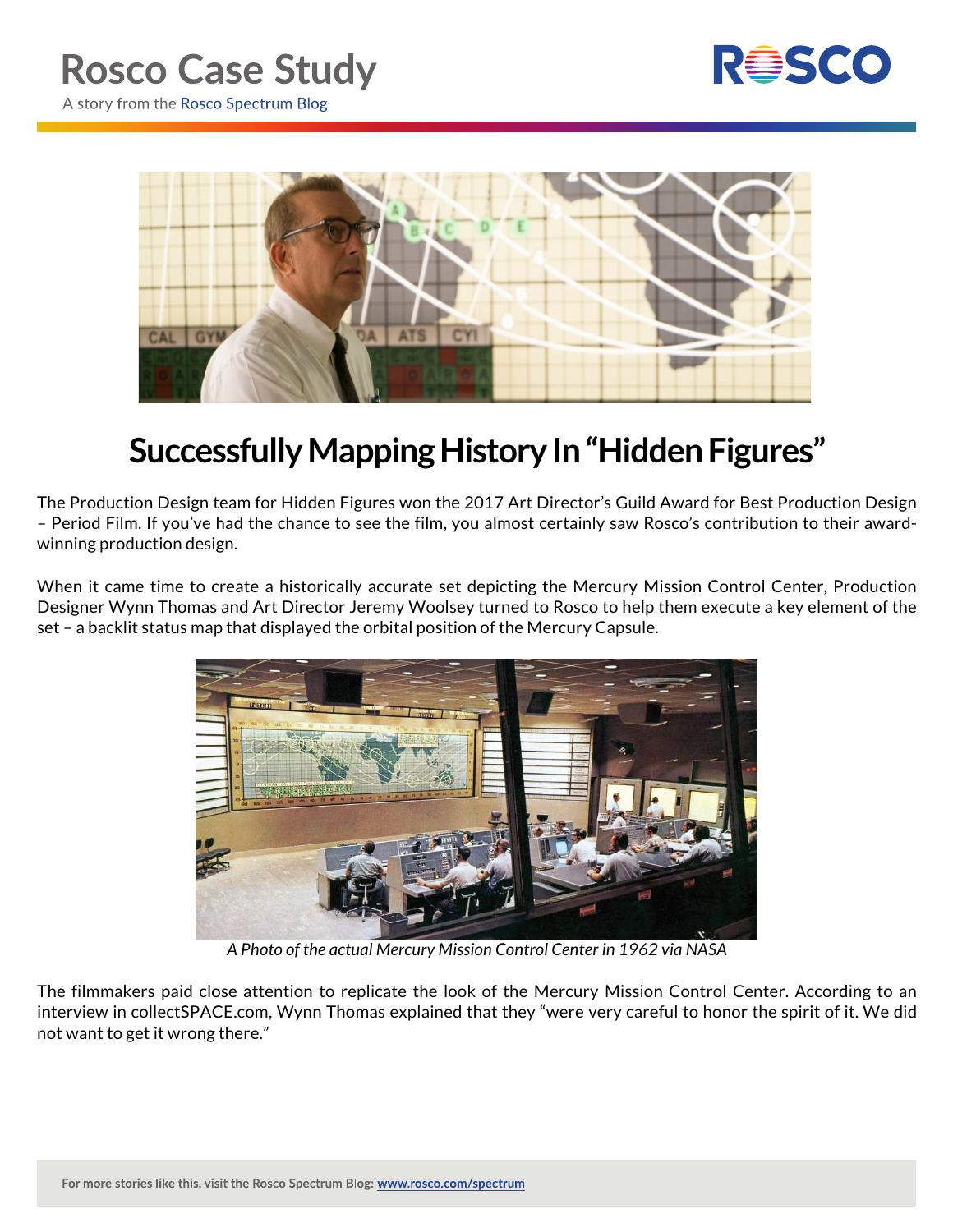

*The Mercury Mission Control Center set from "Hidden Figures." Photo: 20th Century Fox, via collectSPACE.com*

"The whole idea was to try to recreate it as faithfully as we possibly could," Wynn continued about the film's Mission Control Center set. "For me, as a designer, it is always important to start with the truth, with what is real. As a result, there was an extensive amount of research that was done."



*The original art file used to create the map backdrop*

This research included working directly with NASA. In an interview with Variety magazine, director Theodore Melfi describes how "Wynn also did droves of research with two NASA historians, Dr. Bill Barry and Bert Ulrich, who opened up their archives. They sent us hundreds of pictures."



*A scene shot inside the MCC set*